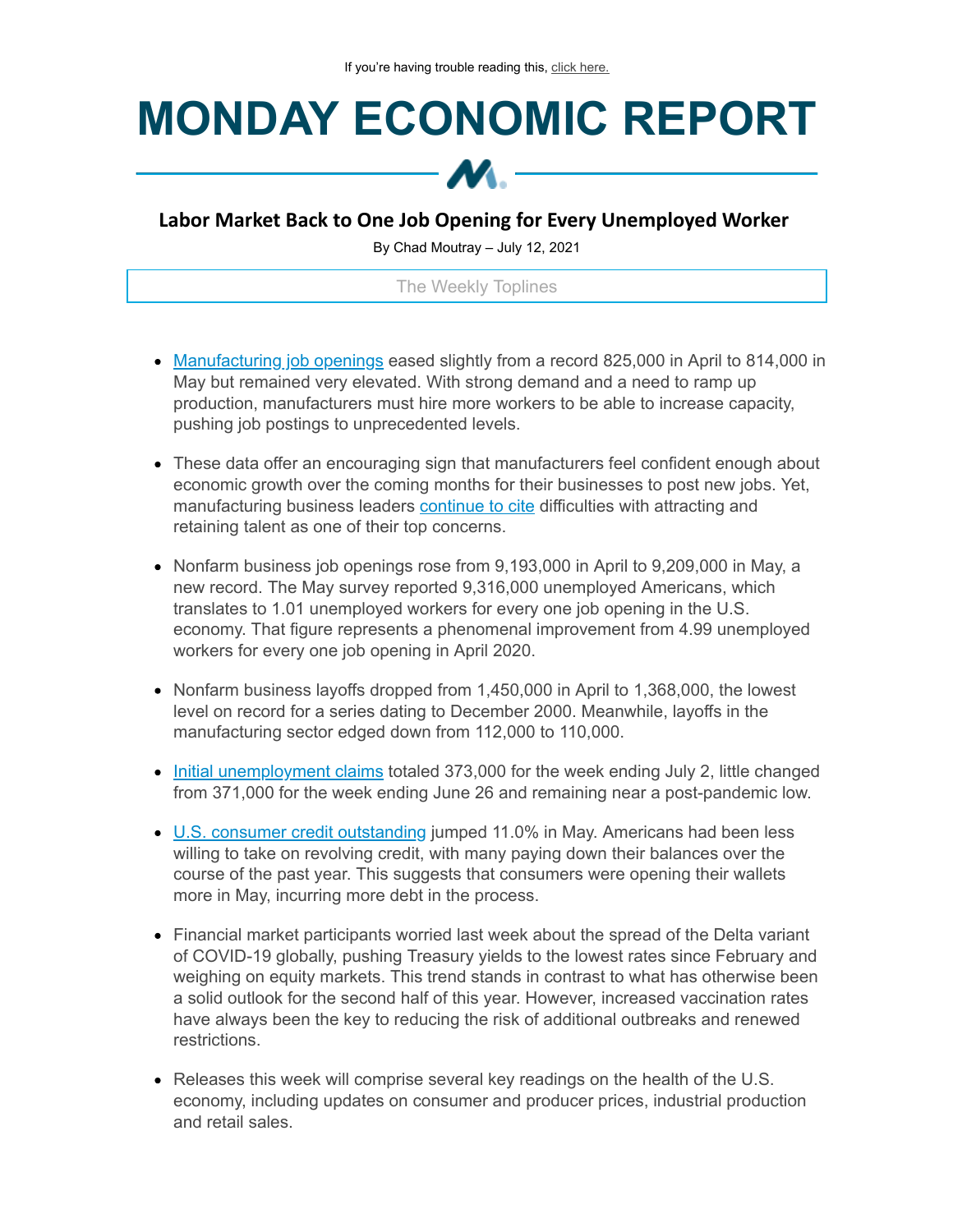- Manufacturers continue to be [challenged](https://click.email.nam.org/?qs=d533a62bd2f69ab649add222b52e6955f54ce01d3e14b8f302cb129a2764a79cb854c6632e3df6753443016641bafaeeccb3729e5ec4f2405c0f21fbac08bce4) by accelerated price growth and will be looking for signs of stabilization on the inflation front in the coming months, if not in the June data that will be released this week.
- For its part, the Federal Reserve has been banking on sizable price growth being transitory. However, incoming data could force its hand to start tapering asset purchases and hiking interest rates faster than currently outlined.



Unemployed Workers Per Nonfarm Business Job Opening, 2010-2021

Economic Indicators

**Last Week's Indicators:** *(Summaries Appear Below)*

**Monday, July 5** *INDEPENDENCE DAY HOLIDAY (Observed)*

**Tuesday, July 6** *None*

**Wednesday, July 7** *Job Openings and Labor Turnover Survey*

**Thursday, July 8** *Consumer Credit Weekly Initial Unemployment Claims*

## **This Week's Indicators:**

**Monday, July 12** *None*

**Tuesday, July 13** *Consumer Price Index NFIB Small Business Survey*

**Wednesday, July 14** *Producer Price Index*

**Thursday, July 15** *Industrial Production New York Fed Manufacturing Survey Philadelphia Fed Manufacturing Survey Weekly Initial Unemployment Claims*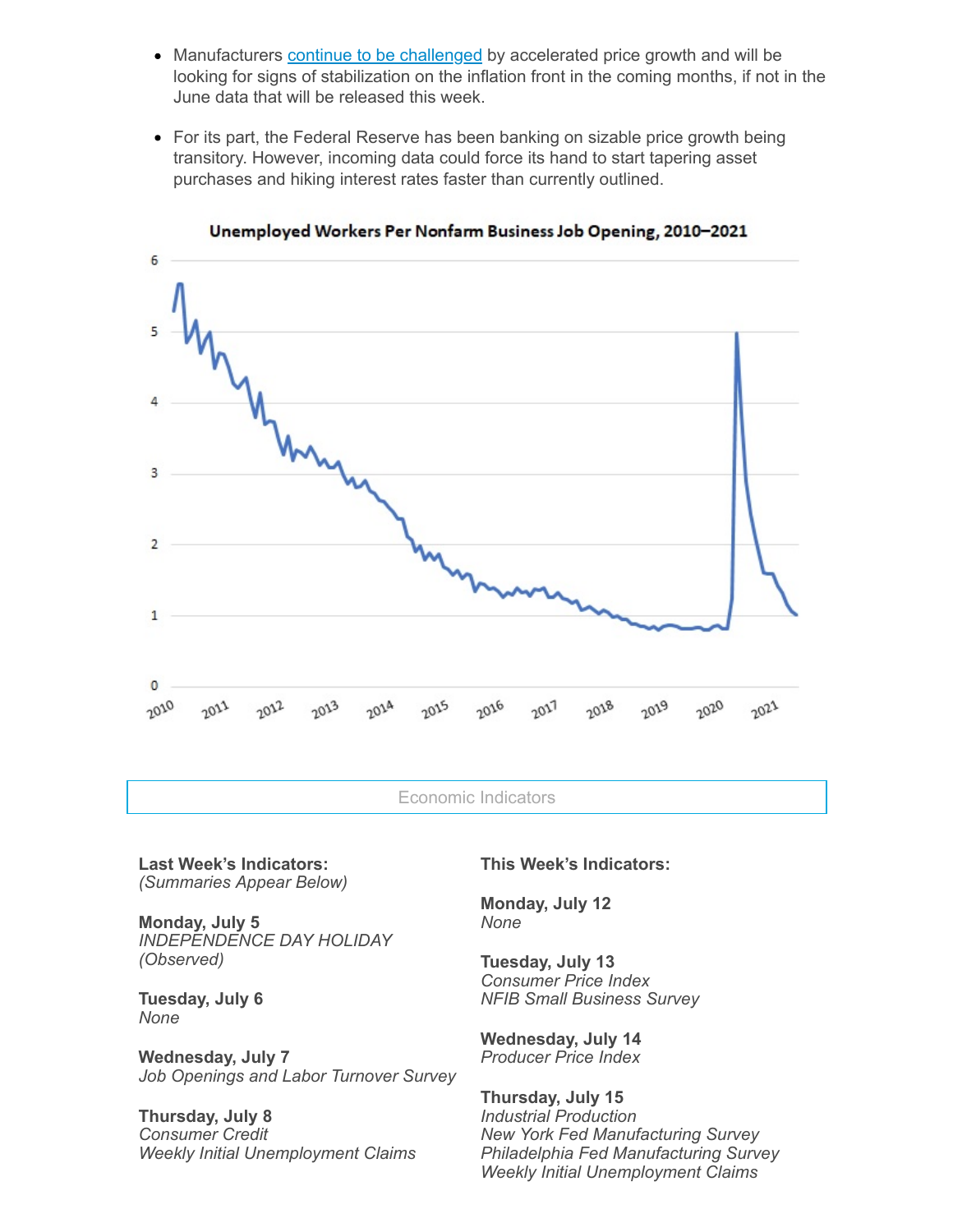**Friday, July 9**

*None* **Friday, July 16** *Retail Sales University of Michigan Consumer Sentiment (Preliminary)*

## Deeper Dive

**[Consumer](https://click.email.nam.org/?qs=d533a62bd2f69ab600fe6a8ab362a6da08f58f2b0d2c2ec143e48294ce49ce7d9854644ba30c94315ec3f6f685322b4a1c3e5a8767cb1bcfa1be0639abd699a9) Credit:** U.S. consumer credit outstanding jumped 11.0% in May, building on the 5.78% gain seen in April. More importantly, revolving credit, which includes credit cards and other credit lines, soared 11.4% in May, rebounding from the 1.2% decline seen in April. Americans had been less willing to take on revolving credit, with many paying down their balances over the course of the past year. Indeed, even with the healthy increase in May, revolving credit has fallen 2.2% year-over-year or 11.2% since pre-pandemic levels in February 2020. The very solid reading in May coincides with a strengthened outlook and should correlate with increased consumer spending.

Meanwhile, nonrevolving credit, which includes auto and student loans, rose 9.5% in May, with 5.6% growth year-over-year or 5.9% over the past 15 months. Overall, U.S. consumer credit outstanding has increased 3.7% over the past 12 months, with a gain of 1.5% since February 2020.

**Job [Openings](https://click.email.nam.org/?qs=d533a62bd2f69ab6a8a28ed540496816351db72abdd7c3beda600989a4332173153a3517145fa925b027aa1fe65de7f8aad56e27aaca3d05a4aff02ae4f1b4c3) and Labor Turnover Survey:** Manufacturing job openings eased slightly from a record 825,000 in April to 814,000 in May but remained very elevated. In May, job openings eased a bit from all-time highs in April for both durable (down from 462,000 to 458,000) and nondurable (down from 364,000 to 357,000) goods. With strong demand and a need to ramp up production, manufacturers must hire more workers to be able to increase capacity, pushing job postings to unprecedented levels. These data offer an encouraging sign that manufacturers feel confident enough about economic growth over the coming months for their businesses to post new jobs. Yet, manufacturing business leaders [continue](https://click.email.nam.org/?qs=d533a62bd2f69ab649add222b52e6955f54ce01d3e14b8f302cb129a2764a79cb854c6632e3df6753443016641bafaeeccb3729e5ec4f2405c0f21fbac08bce4) to cite difficulties with attracting and retaining talent as one of their top concerns.

In the larger economy, nonfarm business job openings rose from 9,193,000 in April to 9,209,000 in May, a new record. The May survey reported 9,316,000 unemployed Americans, which translates to 1.01 unemployed workers for every one job opening in the U.S. economy. That figure represents a phenomenal improvement from 4.99 unemployed workers for every one job opening in April 2020, reflecting a sizable tightening in the labor market in recent months. (Before the pandemic took hold, the February 2020 survey reported 0.82 unemployed workers for every one job opening in the economy, pointing to a tremendous amount of volatility in this measure over the past 15 months.)

In May, manufacturers hired 417,000 workers, up from 399,000 in April, with increased hiring for both durable and nondurable goods firms. At the same time, total separations fell from 427,000 to 392,000. Therefore, net hiring (or hiring minus separations) was 25,000 in May, rebounding from -28,000 in April.

Finally, nonfarm business layoffs dropped from 1,450,000 in April to 1,368,000, the lowest level on record for a series dating to December 2000. Meanwhile, layoffs in the manufacturing sector edged down from 112,000 to 110,000, close to the average of